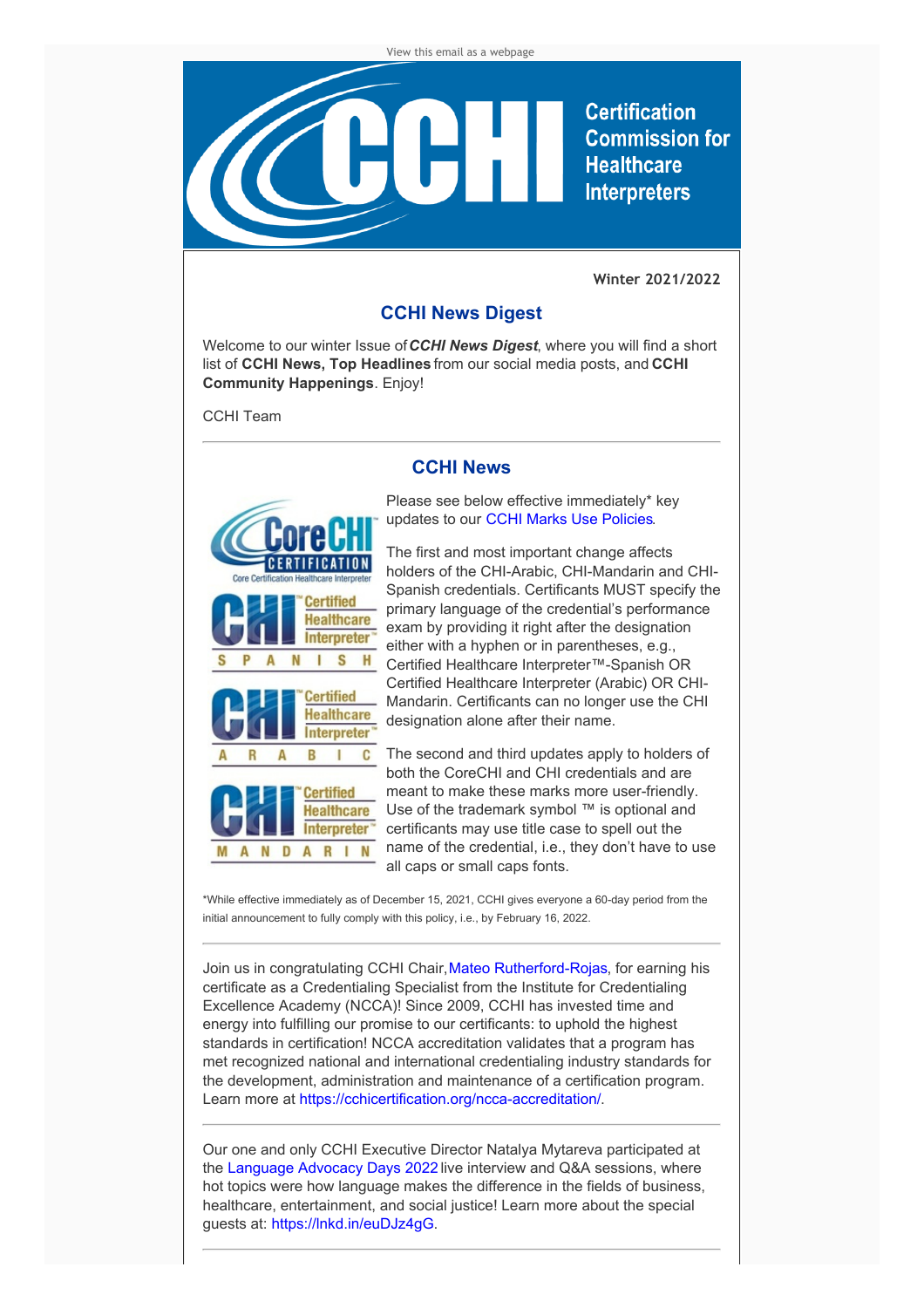#### **Top Headlines**

*To Young Brains, Language Is Language, Whether Signed or Spoken - UConn Today.*

**Click here for [more](https://today.uconn.edu/2021/11/to-young-brains-language-is-language-whether-signed-or-spoken/)**

*US Court rules that Google Translate, although useful for basic communication, is inadequate in getting consent during a warrantless search.*

**Click here for [more](https://slator.com/google-translate-useful-tool-but-inadequate-for-soliciting-consent/?fbclid=IwAR3N1vWvo6NVtOExg03iKzBOgM3gWMBGszt4nJCALFcS1XFNcdYfYBDBJH4)**

*A new initiative in Illinois described as the first of its kind in the nation aims to inform immigrants about their health care rights, including their right to language access.*

**Click here for [more](https://news.wttw.com/2021/11/06/new-program-informs-immigrants-health-care-rights)**

*The U.S. Departments of the Interior, Education and Health and Human Services launched a new interagency initiative to preserve, protect, and promote the rights and freedom of Native Americans to use, practice, and develop Native languages. The three agencies joined five others in signing a memorandum of agreement (MOA) to further the Native American Languages Act of 1990.*

**Click here for [more](https://www.ed.gov/news/press-releases/departments-interior-education-and-health-human-services-launch-multi-agency-initiative-protect-and-preserve-native-languages)**

*A new study from the University of Pittsburgh finds that limited English proficient patients are less likely to be diagnosed with heart disease, even if they have it.*

**Click here for [more](https://www.wesa.fm/health-science-tech/2022-01-26/a-language-barrier-may-limit-early-diagnosis-of-heart-disease-pitt-study-finds%20#languageaccess%20#heartdisease)**

*Using a different language can reduce vaccine hesitancy.*

**Click here for [more](https://medicalxpress.com/news/2022-01-language-vaccine-hesitancy.html)**

*Arviat woman certified as interpreter-translator, wants to help others navigate legal and medical services - NUNAVUT NEWS.*

**Click here for [more](https://lnkd.in/e39bkPvK)**

### **CCHI Community Happenings**

We are thrilled to announce the launch of a new series called*Coffee Break with CCHI*! In our inaugural episode, CCHI's Executive [DirectorNatalya](https://www.linkedin.com/in/ACoAAAnQJfEBl50jIK1ZMcA8Dr3lhXRhqmAz5xg) Mytareva talks with [Jorge](https://www.linkedin.com/in/ACoAAAERR1AB76TKlOfh0aqITSyLc8ULPKF0pPs) U. Ungo – CCHI Commissioner Emeritus, Strategic Account Executive at [LanguageLine](https://www.linkedin.com/company/languageline-solutions/) Solutions®, recipient of the 2018 Language Access Champion by NCIHC and 2015 Texas Star Award by TAHIT – about his passion for language access in healthcare, the importance of volunteering for the interpreting profession, and his career in the language services industry. View on our [YouTube](https://youtu.be/AdGJmTJb0Ck) channel.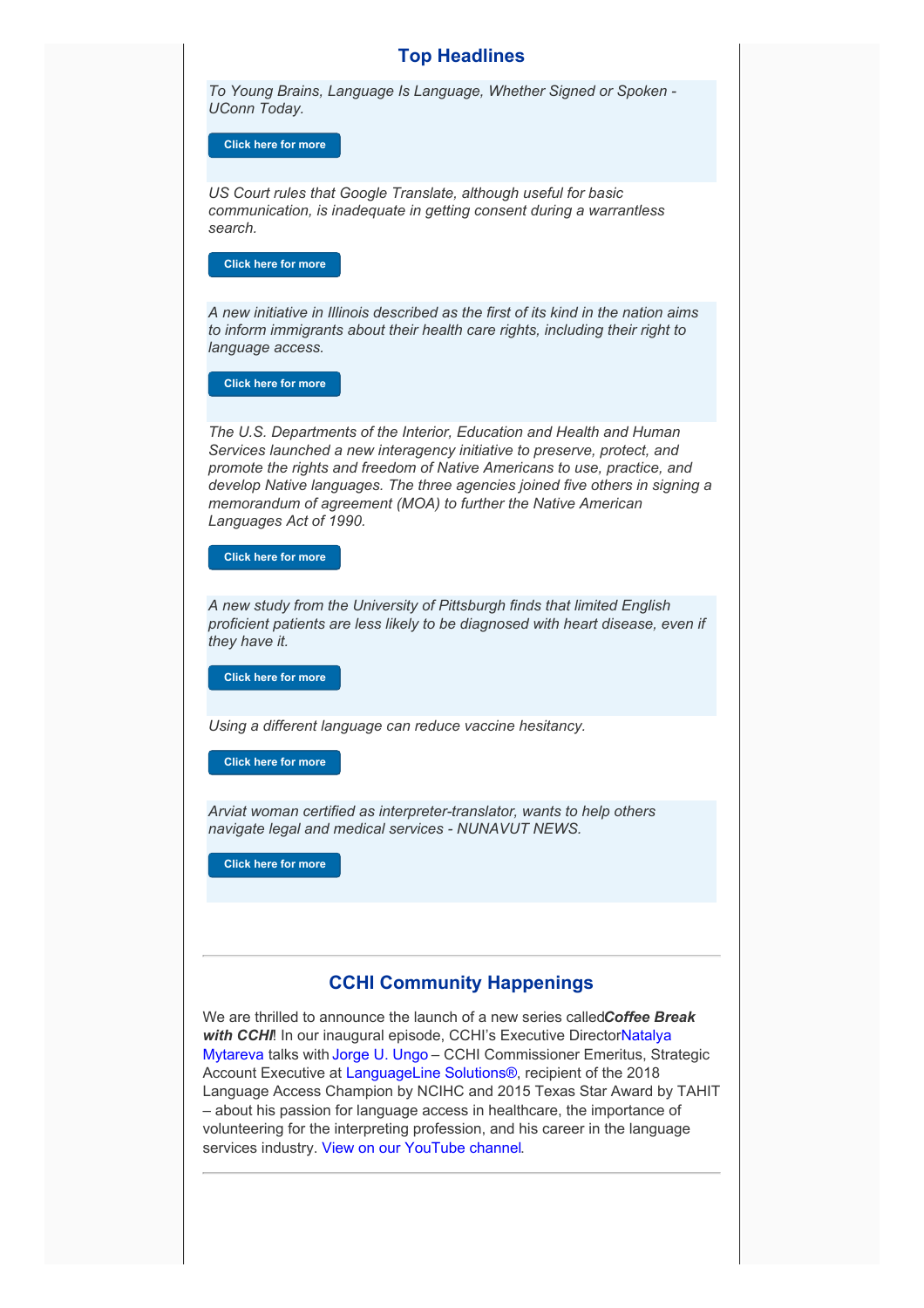

Become Subject Matter Experts (SMEs) and participate in the Job Task Analysis (JTA) panel that will design the national JTA survey! Please fill out the application and submit by February 14, 2022: click here to download the [application.](https://cchicertification.org/uploads/CCHI_SME_Application.docx)

We are looking for volunteers who are practicing healthcare interpreters of any language with the active CoreCHI™ or CHI™ certification and who may also be managers or trainers (with previous practicing interpreter experience). Review expectations and time commitment at <https://cchicertification.org/smes-for-jta2022/>.

Download CCHI's SME application, fill it out completely, and email the application AND your current full resume to [solutions@cchicertification.org](mailto:solutions@cchicertification.org) by February 14, 2022.

CCHI will not pay any honorarium for participation in this project. However, CCHI will grant 4 PB CE instructional hours and 2 non-instructional CE hours. You will be notified if you are selected to participate in this project by February 21, 2022.

Check out what fellow CCHI certified and professional medical interpreters have been up to at the University of California San Francisco Human Rights [Collaborative.](https://humanrights.ucsf.edu/our-programs) Since December 2021, this amazing team that has taken on interpreting for victims of trauma includes: Rosa Arce (CHI-Spanish), Yvonne Kong (CHI-Mandarin), Lynn La (CoreCHI-Cantonese), Cathy Marsili (CHI-Spanish), Elizabeth Milos, Sarah Roberts (CHI-Spanish), Mateo Rutherford-Rojas (CHI-Spanish), and Nga-Sze (Alyes) Wong (CoreCHI-Cantonese). Learn all about interpreting for victims of trauma by reading the following article and watching the embedded videos at [https://magazine.ucsf.edu/body](https://magazine.ucsf.edu/body-tells-story)tells-story. Be inspired!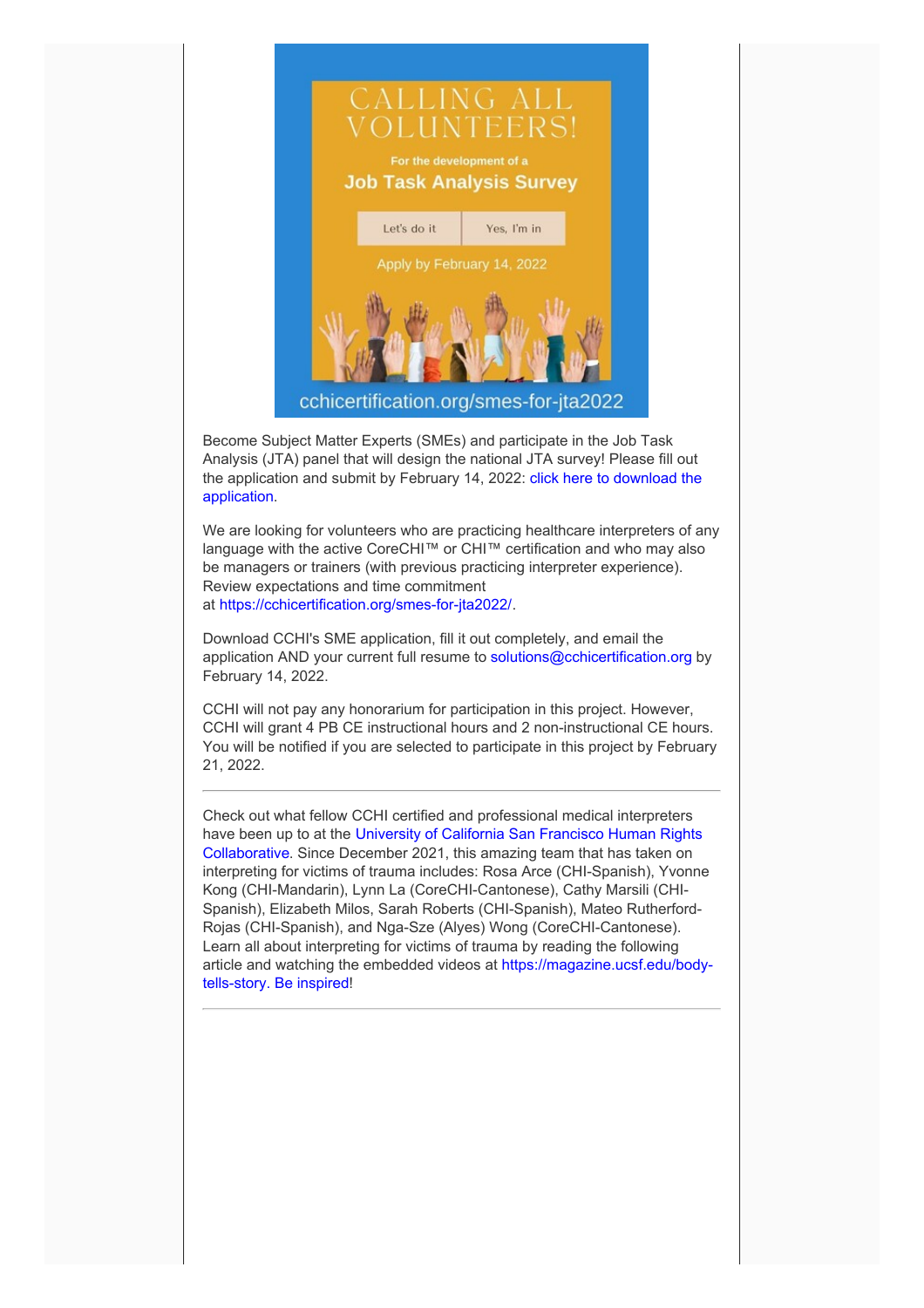

We are delighted to announce (see above) our two Fall 2021 Discover Healthcare Interpreting" CoreCHI™ Scholarship Recipients. This scholarship supports certification of interpreters of languages for which only the CoreCHI™ certification is available. Thank you Cross-Cultural [Communications](https://www.cultureandlanguage.net/) (CCC) for sponsoring our Fall and upcoming Spring Scholarship!.



Join us for a round of applause to our most recent CHI certificants who took the oral exams in the fall testing window! 4 CHI-Arabic, 4 CHI-Mandarin, and 143 CHI-Spanish interpreters have joined our family! Let's celebrate ALL CCHI certificants! CoreCHI certificants – 1,094; CHI-Arabic – 184; CHI-Mandarin – 197; CHI-Spanish – 3,270. Ready be start your journey towards CCHI Certification? Read on at:

<https://cchicertification.org/certifications/eligibility/>.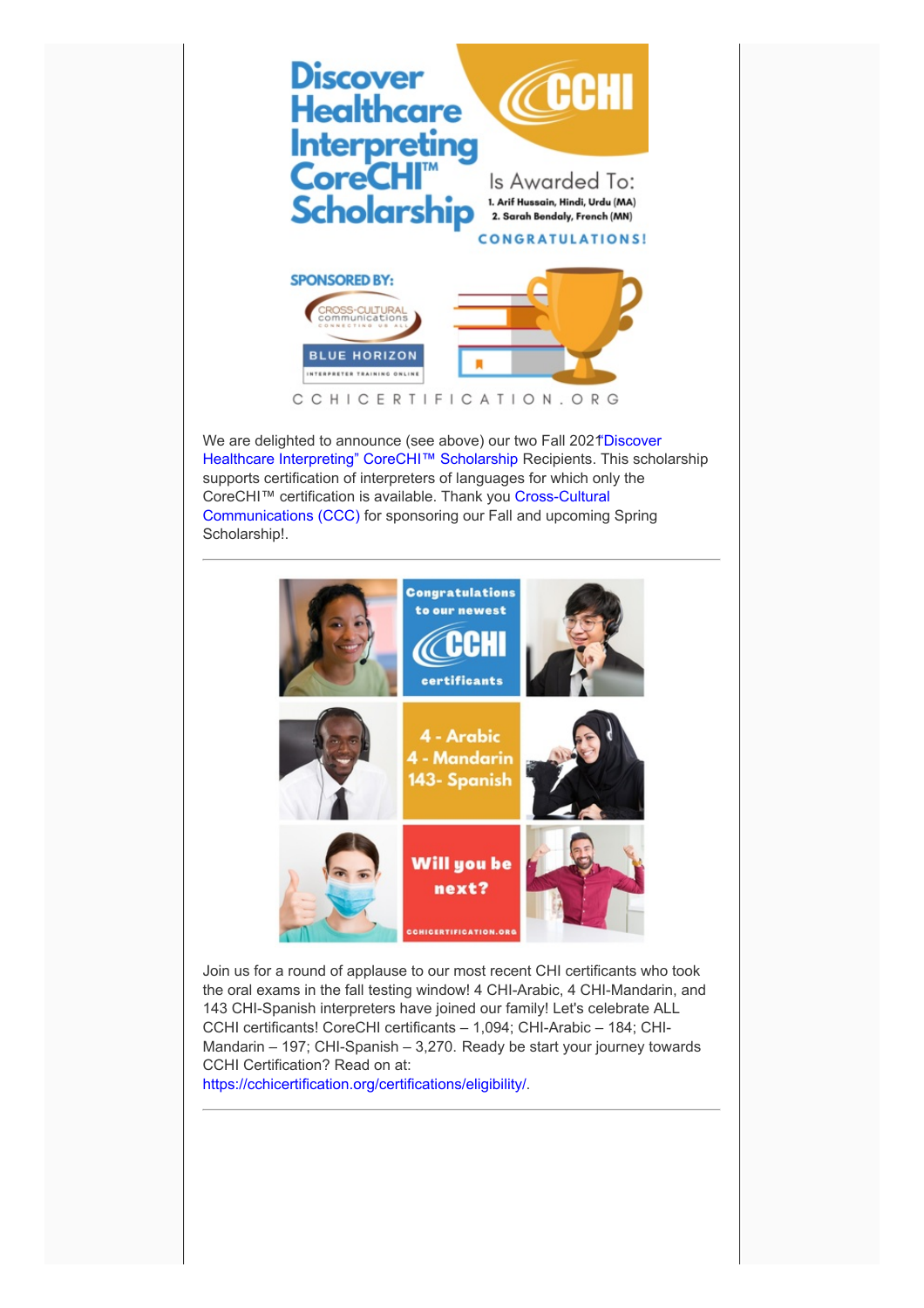# YOU'RE READY. **GET CERTIFIED.**



**Winter Testing Window** January 20 - February 19, 2022

> **Get Started at** CCHICertification.org

Watch our latest *CCHI Community [Conversations](https://cchicertification.org/our-community/)*. In *November*, we honored Native American and Indigenous People by bringing together professional medical interpreters, trainers, authors and advocates who conveyed their unique journeys along their path towards serving their communities. And for *December*, key stakeholders shared their thoughts regarding CCHI's English-to-English (EtoE) study results and exam-based credential action plan\*\* to raise the credentialing bar for interpreters of languages that lack a bilingual performance exam, i.e., languages of low instance (limited diffusion). ASL interpretation sponsors\*\*\* included [LanguageLine](https://www.languageline.com/s/) Solutions and Health Care [Interpreter](https://www.hcin.org/) Network.

\*\*Download the EtoE [Interpreter](https://cchicertification.org/uploads/CCHI_ETOE_Study_Summary.pdf) Testing Study Summary today! This Report provides results of the comparison of CCHI candidates' performance on the monolingual EtoE exam to the dual-language CHI™ certification exam. Findings offer data-based evidence that supports the possibility of measuring cognitive interpreting skills responsible for a successful conversion of meaning from one language into another in a monolingual format. CCHI will use the EtoE Study findings to develop the future monolingual ETOE™ credentialing examination for healthcare interpreters. Stay tuned!

\*\*\*Become an ASL Sponsor of CCHI's Community Conversations Series! Reach out to CCHI at [info@cchicertification.org](mailto:info@cchicertification.org).



"Empathy is the only human superpower - it can shrink distance, cut through